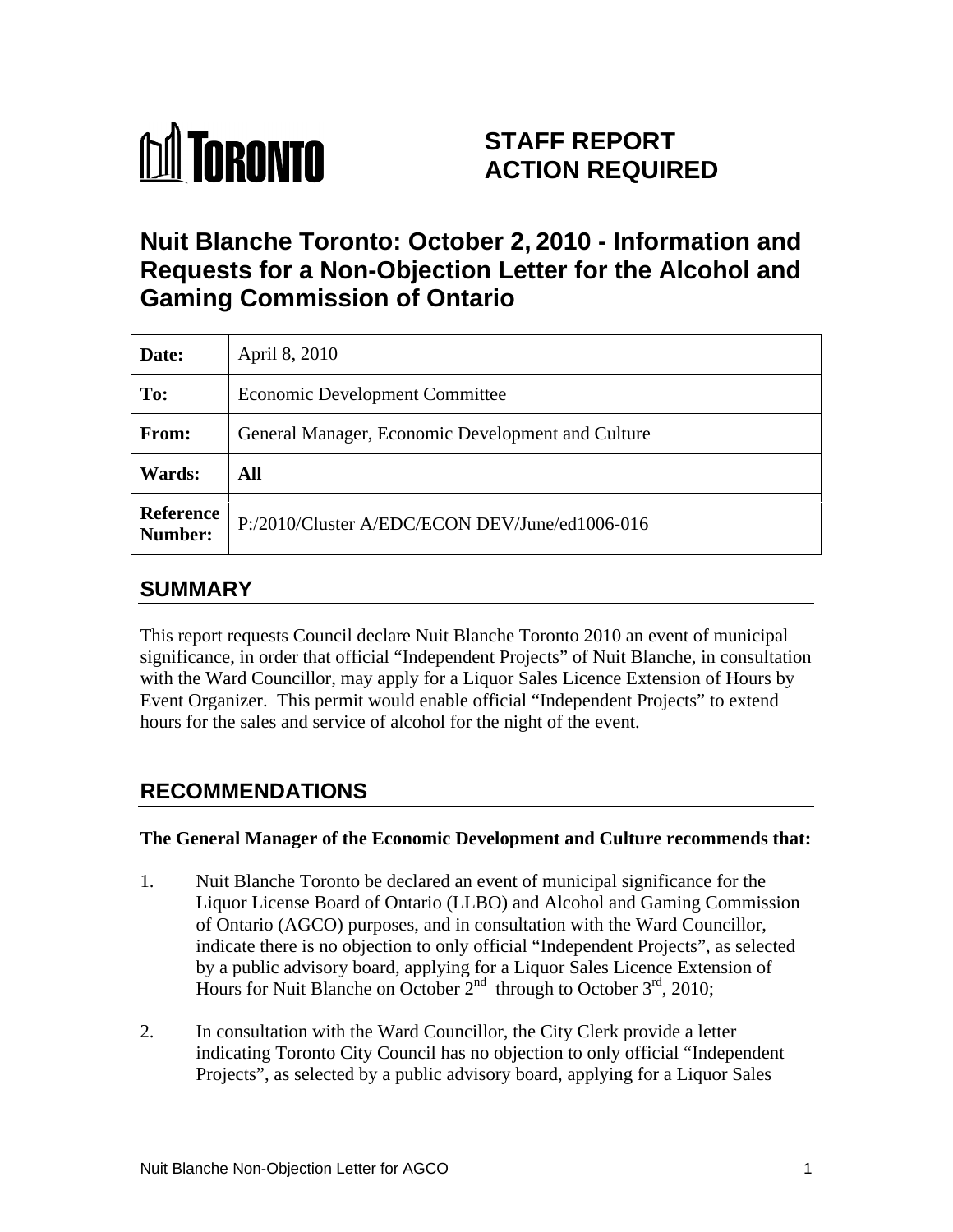Licence Extension of Hours for Nuit Blanche on October  $2<sup>nd</sup>$  through to October  $3<sup>rd</sup>$ , 2010; and  $3^{rd}$ , 2010; and  $3^{rd}$  $r<sup>rd</sup>$  2010; and , 2010; and

3. The appropriate City Officials be authorized and directed to take the necessary action to give effect thereto.

#### **Financial Impact**

There are no financial implications for the City of Toronto arising out of the adoption of this report.

#### **DECISION HISTORY**

City Council at its meeting on August 5 and 6, 2009 approved a non-objection letter for the Alcohol and Commission of Ontario for Nuit Blanche 2009.

### **ISSUE BACKGROUND**

Nuit Blanche Toronto was modelled after an event developed by the City of Paris, France. Throughout the night on Saturday, October 3, 2009 and into the early pre-dawn hours, an estimated 950,000+ revellers left behind the comfort of their beds for Scotiabank Nuit Blanche, a free all-night exploration of Toronto through contemporary art.

Projected attendance 2010 – 1,000,000

### **COMMENTS**

The City of Toronto will be further animated during this event with the inclusion of a select number of venues with food service that will be participating in the exhibition as an "Independent Project" and will remain open within the three pre-determined zones to offer all-night dining and beverage service. This all-night dining component is integral to the overall animation of Nuit Blanche and has been met with tremendous success in other international cities hosting Nuit Blanche.

To maintain consistency of the artistic and cultural experience of Nuit Blanche around the world, criteria have been developed in order to ensure that Nuit Blanche, wherever it takes place, maintains elements key to its integrity. As such, Nuit Blanche must:

- Take place at night and operate from 6:52pm until 7:00am
- Be free to the general public
- Focus on contemporary art
- Take place in public spaces
- Encourage encounters between contemporary art and the public
- Discover isolated and unknown venues and rediscover sites that reflect the City's life and values

All Nuit Blanche projects must critically engage with the Nuit Blanche mandate to bring forward contemporary art while addressing public space and its relationship to the City. Nuit Blanche Toronto is a free all-night, city-wide celebration of contemporary art. From